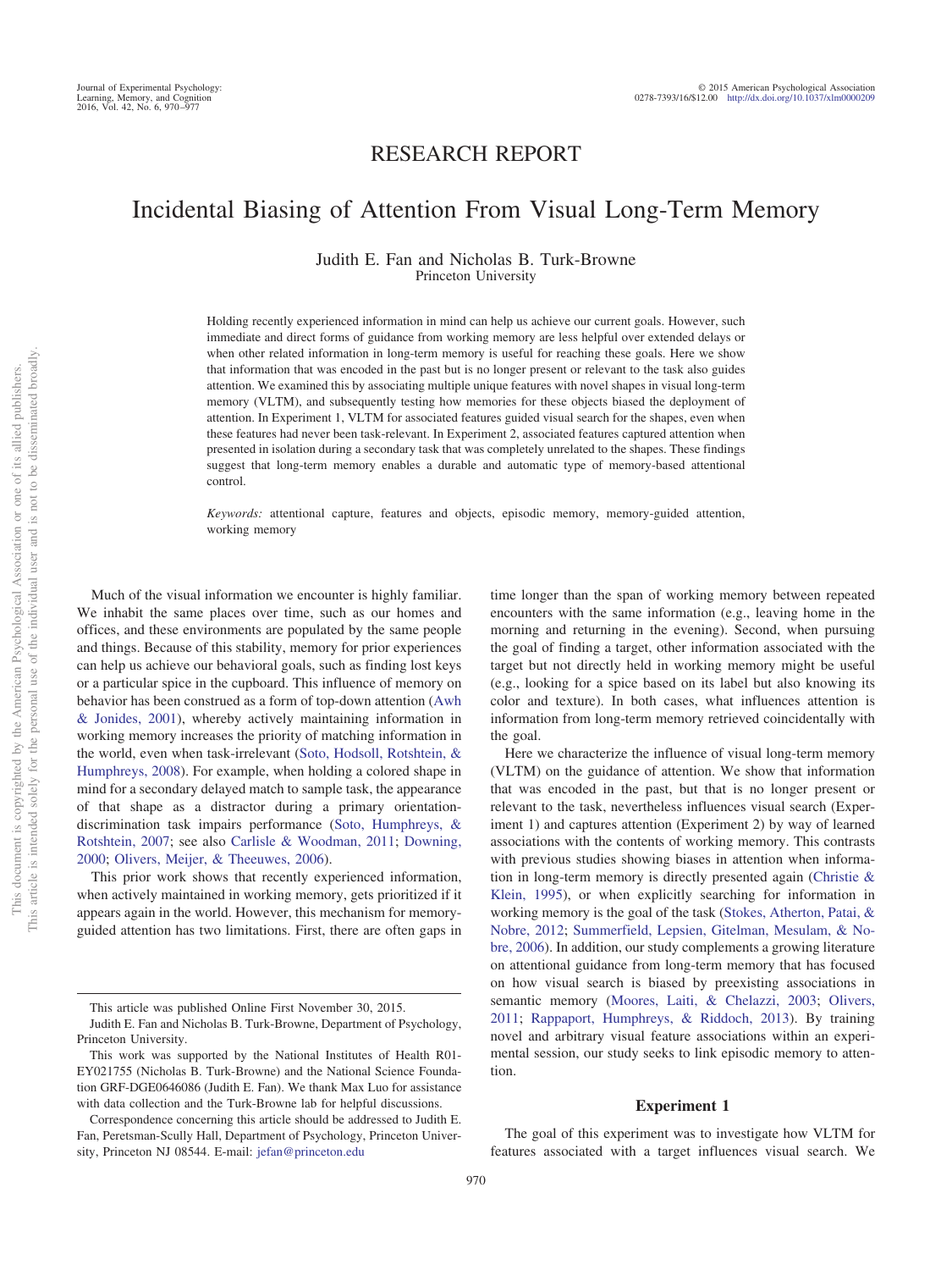tested this by manipulating whether the target appeared with or without those features. We also examined whether such guidance results from automatic reactivation or explicit retrieval of associated features by manipulating their conscious accessibility in VLTM.

# **Method**

**Participants.** Thirty naïve observers (18 women, mean age = 22.1 years) participated. In this and the next experiment, observers provided informed consent to a protocol approved by the Princeton Institutional Review Board, reported normal or corrected-tonormal visual acuity and color vision, and received course credit or \$12 per hour as compensation.

**Stimuli.** Eight "alphabets" of eight shapes each were used (from [Fan & Turk-Browne, 2013\)](#page-7-11). To create novel objects, each shape was assigned a unique angular location (radial eccentricity = 8°) and color (CIE L\*a\*b\* space centered at L =  $54/a$  =  $18/b = -8$ ; radius = 59°). Stimuli were presented on a CRT monitor 70 cm from the observer, controlled by MATLAB and the Psychophysics Toolbox [\(http://psychtoolbox.org\)](http://psychtoolbox.org).

**Procedure.** The experiment contained eight blocks, each employing one alphabet. Within each block, observers completed three phases: encoding, search, and recall.

In the encoding phase, each object was presented three times in a randomized order, with the constraint that every object appeared once before any object repeated. On every trial (see [Figure 1\)](#page-1-0), an object was presented for 500 ms, followed by a 1,500-ms retention interval. Observers were then postcued to report the object's color or location. We previously showed that this form of retrieval practice robustly affects the conscious accessibility of features in VLTM, both enhancing the accessibility of practiced features and reducing the accessibility of unpracticed features [\(Fan & Turk-](#page-7-11)[Browne, 2013\)](#page-7-11). Observers continuously adjusted a memory probe until it matched the original object on the postcued feature; the shape and uncued feature were presented veridically (e.g., if cued

to report the color of a shape, it was shown in the correct location and vice versa). Each object was assigned to either the colorpractice or location-practice condition; these assignments were randomized over objects and observers. Because the influence of VLTM on search was of primary interest, only objects whose features were successfully reported during the encoding phase were retained for analysis. This was defined as report error within  $1.5\times$  the interquartile range beyond the 1st and 3rd quartiles [\(Fan](#page-7-11) [& Turk-Browne, 2013;](#page-7-11) [Frigge, Hoaglin, & Iglewicz, 1989;](#page-7-12) [Tukey,](#page-7-13) [1977\)](#page-7-13). On average, 3.43 of the 64 objects were excluded per observer. This rate did not differ between color-practice and location-practice items  $(t < 1)$ .

In the search phase, observers searched for a cued target shape in cluttered arrays of colorful distractors generated from fragments of novel shapes. The cue consisted of a monochromatic, centrally presented version of the shape. Each shape was cued twice, once present and once absent. The assignment of objects to target conditions was counterbalanced [\(Figure 2A\)](#page-2-0). This resulted in four conditions for present trials (location match/color match): target matched original object's color and location  $(+/+)$ ; target matched original object's location but appeared in a novel color  $(+/-)$ ; target matched original object's color but appeared in a novel location  $(-/+)$ ; target appeared in a novel color and location  $(-/-)$ . Novel features were randomly selected  $>90^{\circ}$  from the original value in feature space. Observers were instructed to determine as quickly and accurately as possible whether the *shape* was present or absent—that is, regardless of its color or location. The array remained onscreen until response. We tested two hypotheses: First, if VLTM for associated features guides search for the target shape, response times (RTs) should be faster when there is a location and/or color match. Second, if these features are reactivated automatically, RT effects should not only be present when a matching feature was practiced, and thus more consciously accessible [\(Fan & Turk-Browne, 2013\)](#page-7-11), but also



<span id="page-1-0"></span>*Figure 1.* Encoding task. On each trial, one shape was presented in a unique color and location. After offset, a postcue ("xxx" replaced by "color" or "location") prompted observers to report one of these two features by continuously adjusting a memory probe until it matched the original stimulus. Objects were viewed multiple times and the same feature was postcued each time. See the online article for the color version of this figure.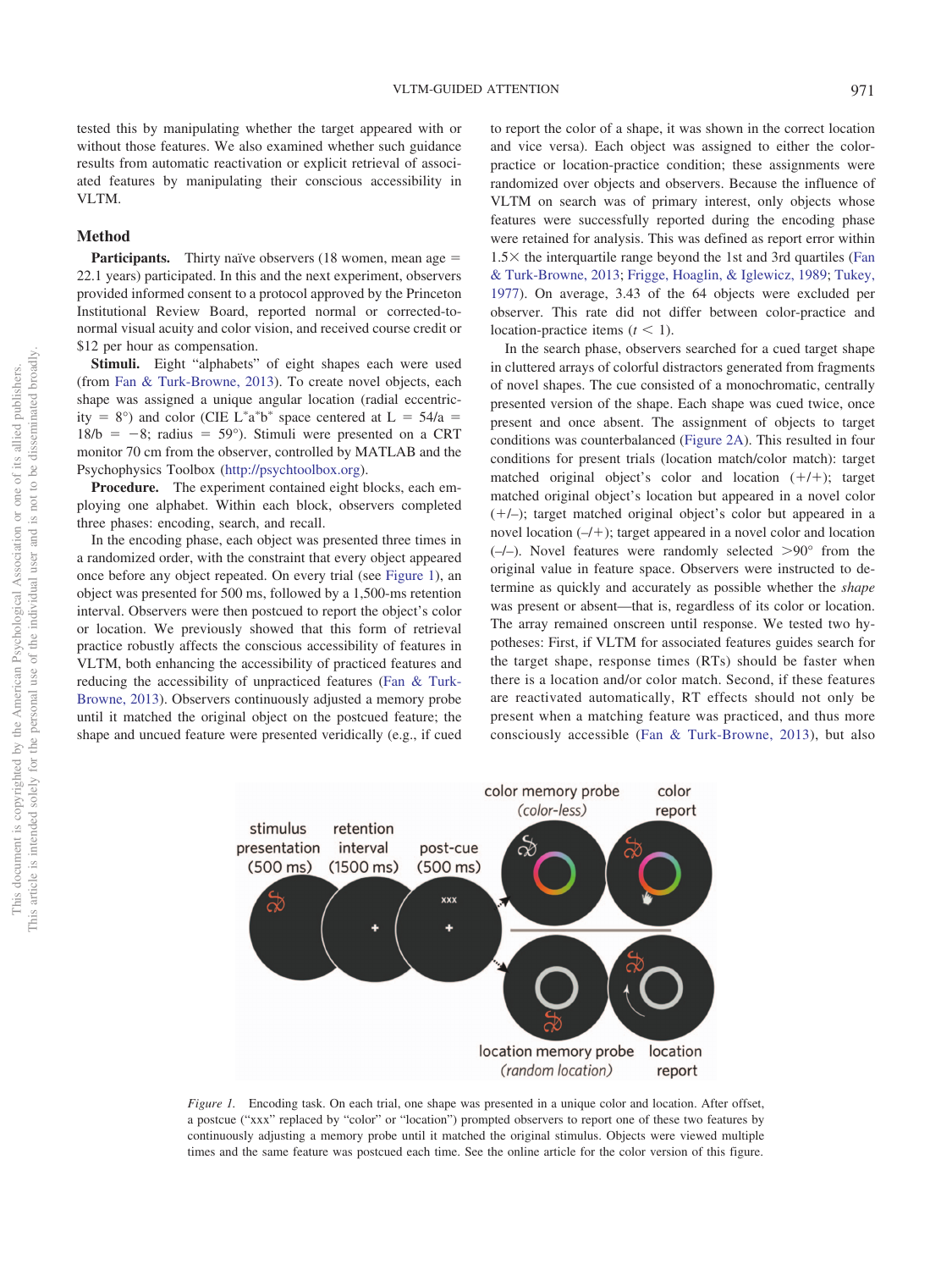

<span id="page-2-0"></span>*Figure 2.* Search phase of Experiment 1. Observers determined whether a cued shape was present or absent within a cluttered display, regardless of its color or location (A). Enlarged version of sample search array also provided for greater legibility (left-bottom). Mean log-transformed search response times (RTs) for correctly detected targets, as a function of whether the target matched the color and/or location of the cued shape from encoding (B). Error bars reflect  $\pm 1$  SEM. See the online article for the color version of this figure.

when a matching feature was not practiced (e.g., location match for color-practiced objects).

In the recall phase, observers were prompted to report the practiced feature of each shape, as verification that VLTM had been formed.

# **Results and Discussion**

**Encoding phase.** Accuracy exceeded chance (root mean squared error,  $RMSE$ , = 103.9 $^{\circ}$ ) for all three presentations of a shape for both color (RMSE < 12.7°;  $t(29)$  > 139.2,  $p \ll 0.001$ ) and location (RMSE  $\leq 3.61^{\circ}$ ; *t*(29)  $> 711.8$ , *p*  $\ll 0.001$ ). We analyzed errors using a 2 (Dimension: color, location)  $\times$  3 (Presentation number: first, second, third) repeated-measures analysis of variance (ANOVA; see [Table 1\)](#page-2-1). There was a main effect of feature dimension,  $F(1, 29) = 269.0, p \ll 0.001, \eta^2 = 0.903$ , with higher accuracy for location than color. There was no main effect of presentation number,  $F(2, 58) = 0.677$ ,  $p = .512$ ,  $\eta^2 = 0.023$ ,

<span id="page-2-1"></span>Table 1

*Encoding Phase Accuracy. Root Mean Squared Error (RMSE) in Degrees (and Standard Error of the Mean) for the Report Task, by Practiced Dimension and Presentation Number*

| Practiced |                                  | Presentation number   |                                  |
|-----------|----------------------------------|-----------------------|----------------------------------|
| dimension |                                  |                       |                                  |
| Color     | $12.7^{\circ}$ (.59 $^{\circ}$ ) | $12.3^{\circ}$ (.51°) | $12.2^{\circ}$ (.66 $^{\circ}$ ) |
| Location  | $3.21^{\circ}$ (.14°)            | $2.76^{\circ}$ (.14°) | $3.61^{\circ}$ (.14°)            |

or interaction,  $F(2, 58) = 0.769$ ,  $p = .468$ ,  $\eta^2 = 0.023$ , suggesting that repeated practice did not boost the fidelity of observers' already accurate reports.

**Search phase.** The primary dependent measure of interest was RT. As in other visual search tasks, RTs were slower for targetabsent trials ( $M = 3.33$  s,  $SD = 1.88$  s) than target-present trials  $(M = 1.51 \text{ s}, SD = 0.35 \text{ s}; t(29) = 6.03, p < .001, d = 1.10).$ Because conditions were defined by the color and location of the target, only correct target-present trials were included in subsequent RT analyses. RTs greater than 3 *SD*s from the mean in each condition or longer than 10 s were trimmed (0.26% of trials). To mitigate the influence of extreme values, single-trial RTs were also log-transformed prior to computation of the mean, and the mean was then transformed back using the exponential function. None of these steps affected the overall pattern of results.

To test our first hypothesis that feature associations in VLTM guide search, we analyzed RTs using a 2 (Location match)  $\times$  2 (Color match) repeated-measures ANOVA [\(Figure 2B\)](#page-2-0). There was a main effect of location match,  $F(1, 29) = 12.8$ ,  $p = .001$ ,  $\eta^2 =$ 0.306, but no main effect of color,  $F(1, 29) = 1.31$ ,  $p = .262$ ,  $\eta^2 =$ 0.043. This suggests that VLTM specifically guided spatial attention to the search target, perhaps reflecting the spatial demands of the visual search task or the more precise encoding and better recall of location associations. However, a reliable interaction,  $F(1, 29) = 4.19, p < .05, \eta^2 = 0.126$ , combined with a significant ordinal interaction,  $t(29) = 3.69$ ,  $p < .001$ ,  $d = 0.674$ ; see [Strube](#page-7-14) [& Bobko, 1989,](#page-7-14) revealed a superadditive benefit of matching colors for the location effect. This provides tentative evidence that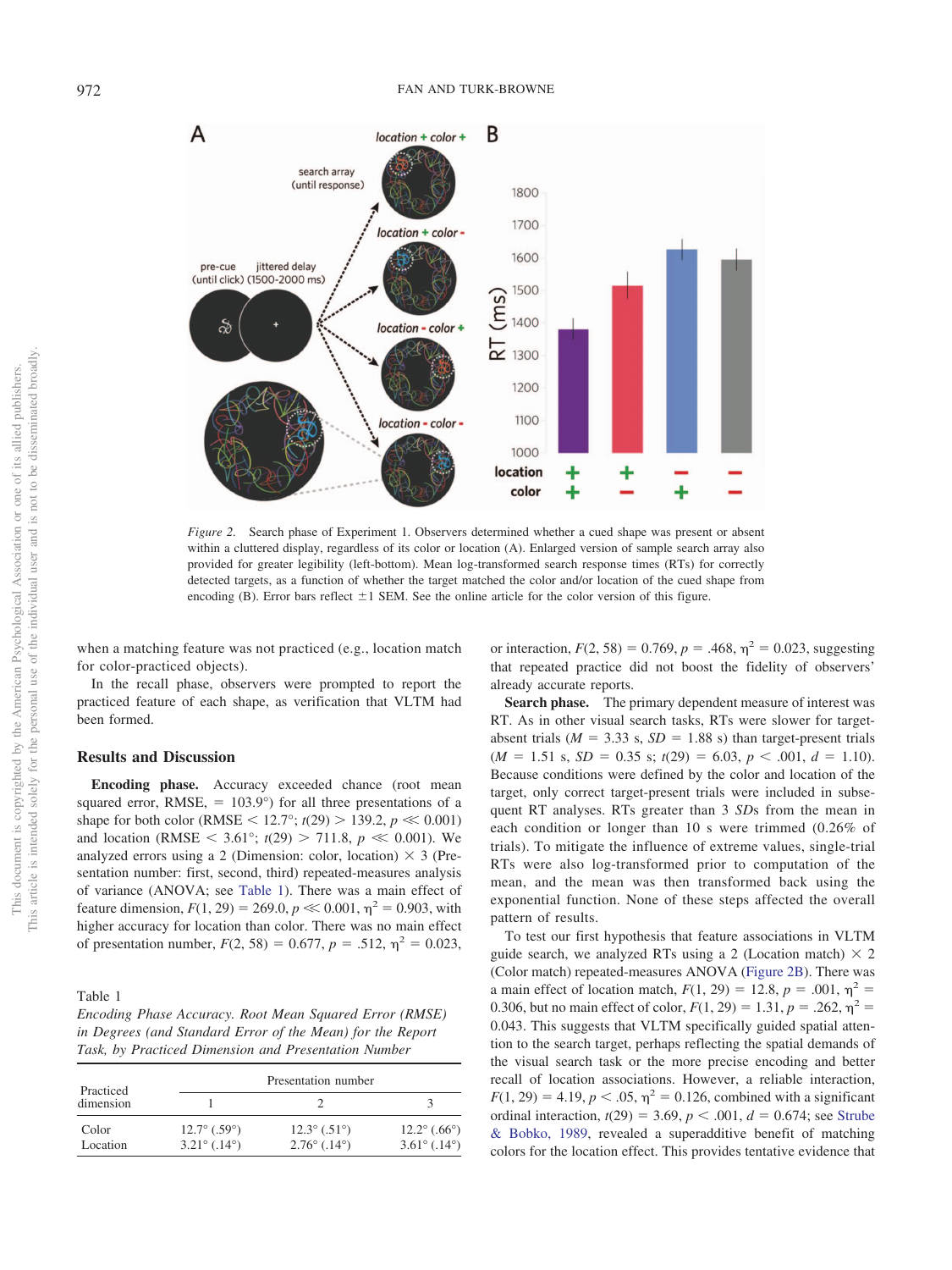color associations in VLTM may have partially guided attention, in conjunction with location associations.

To test our second hypothesis that feature associations in VLTM can guide visual search automatically, we compared the location match effect in RT between location- and color-practice items, finding no difference as a function of practice,  $F(1, 29) = 0.216$ ,  $p = .646$ ,  $\eta^2 = 0.007$ . Indeed, the location match effect was reliable for color-practice items when analyzed separately, *F*(1,  $(29) = 13.0, p = .001, \eta^2 = 0.310,$  suggesting that conscious accessibility of features in VLTM did not modulate the degree to which VLTM influences spatial attention during visual search.

In order to examine how location and color associations influence search, the target shape appeared in its original location half of the time and in its original color half of the time. Therefore, although observers were instructed to search for the shape itself, it could have been beneficial to strategically retrieve and search for these features. To test this possibility, we examined the prevalence of this strategy and its effect on the results. During debriefing, 6 out of 30 observers (20%) reported using a strategy of retrieving and searching for associated locations and/or colors. When these observers were excluded from analysis, however, we obtained the same pattern of results, including: the main effect of location, *F*(1, 23) = 12.2,  $p = .002$ ,  $\eta^2 = 0.347$ , the significant ordinal interaction with color,  $t(23) = 3.19$ ,  $p = 0.004$ ,  $d = 0.652$ , and no modulation of the location effect by practiced feature,  $F(1, 23) =$  $0.001$ ,  $p = .979$ ,  $\eta^2 < 0.001$ . These results lend further support to the idea that attentional guidance by VLTM can occur automatically.

For completeness, we also analyzed the accuracy data from the search phase (see [Table 2\)](#page-3-0). We quantified accuracy with *A'*, a nonparametric measure of sensitivity [\(Grier, 1971\)](#page-7-15). A 2 (Location match)  $\times$  2 (Color match) repeated-measures ANOVA revealed no main effects of location match,  $F(1, 29) = 0.644$ ,  $p = .423$ ,  $\eta^2 = 0.022$ , or color match,  $F(1, 29) = 0.687$ ,  $p = .414$ ,  $\eta^2 =$ 0.023, and no interaction,  $F(1, 29) = 0.878$ ,  $p = .356$ ,  $\eta^2 = 0.029$ . These results argue against the possibility that the RT effects reflected a speed–accuracy trade-off.

**Recall phase.** During the recall phase, accuracy exceeded chance for both color (RMSE =  $61.4^{\circ}$ ; *t*(29) = 11.4, *p*  $\ll 0.001$ ,  $d = 2.08$ ) and location (RMSE = 45.5°;  $t(29) = 21.0, p \ll 0.001$ ,  $d = 3.84$ ), with better memory for location than color,  $t(29) =$ 5.82,  $p < 0.001$ ,  $d = 1.06$ . These results verify that observers encoded the shapes and their practiced features into VLTM.

<span id="page-3-0"></span>Table 2

| Search Phase Accuracy. Mean A', Hit Rate, and False Alarm |  |  |  |
|-----------------------------------------------------------|--|--|--|
| Rate by Condition (with SEM)                              |  |  |  |

|          |       | Accuracy   |                  |                          |  |
|----------|-------|------------|------------------|--------------------------|--|
| Location | Color | A'         | Hit rate $(\% )$ | False alarm rate $(\% )$ |  |
| $^+$     |       | .956(.010) | 88.3 (2.24)      | 4.0(1.60)                |  |
| $^+$     |       | .943(.019) | 86.7(2.84)       | 4.8(2.48)                |  |
| -        | $\pm$ | .944(.019) | 87.1 (2.43)      | 4.4(2.34)                |  |
|          |       | .946(.016) | 86.3 (2.19)      | 4.2(1.73)                |  |

# **Experiment 2**

Experiment 1 suggested that VLTM for the location of an object is reactivated during visual search for the object. Experiment 2 sought to expand these findings in three ways.

First, we wanted to better assess VLTM guidance for color. In Experiment 1, the presence of a matching color from VLTM only influenced visual search insofar as the location also matched VLTM. Here we use a simpler paradigm that has previously revealed attentional capture for colors and shapes in working memory [\(Soto et al., 2007\)](#page-7-1).

Second, we aimed to further test the automaticity of such guidance by making VLTM associations entirely task-irrelevant. In Experiment 1, associated locations and colors could be construed as task-relevant because they were each useful on half of trials for finding the target. Observers were not informed about this, and debriefing data suggested that strategic use of these relationships was uncommon, as well as unnecessary to observe guidance. Nevertheless, to more definitively rule out such a strategy, we employ a dual-task paradigm in which associated colors serve as task-irrelevant distractors.

Third, we sought to verify that our practice manipulation affected the conscious accessibility of features in VLTM. In Experiment 1, the location guidance effect was observed for colorpractice objects, which we interpreted as support for automaticity because the unpracticed locations underlying this guidance were assumed to be less consciously accessible. This assumption was based on our prior work [\(Fan & Turk-Browne, 2013\)](#page-7-11), and we were unable to independently verify it because the final recall phase only tested practiced features. Here, we test recall of both practiced and unpracticed features in a subset of observers to replicate this prior work and support the claim that unpracticed features were less accessible.

### **Method**

Participants. Sixty naïve observers (34 women, mean age 19.2 years) participated.

**Procedure.** For each observer, six alphabets each containing 10 shapes were used, for a total of six blocks. Within each block, a similar three-phase design was used: encoding, dual-task, and recall. There were three differences in this experiment: First, each object was presented five versus three times during encoding, which we thought might benefit learning of feature associations, without extending the duration of the experimental session beyond 1 hr. Each object was assigned to either location- or color-practice. Again, only objects whose practiced features were successfully reported during encoding were retained for analysis (2.9 of the 60 objects excluded per observer).

Second, the search task was replaced by a dual-task consisting of an outer-loop delayed match to sample task and an inner-loop orientation-discrimination task [\(Figure 3A\)](#page-4-0). The delayed match to sample task required that a monochromatic, centrally presented version of a shape be maintained in working memory (cue  $= 2,000$  $ms, delay = 700 ms + orientation discrimination RT; modeled on$ [Soto & Humphreys, 2007\)](#page-7-16) and compared with a test shape (50% match). During the delay, two horizontally offset Gabor patches were presented (frequency  $= 2$  cpd; eccentricity  $= 6.8^{\circ}$ ) for the orientation-discrimination task. One (target) patch was randomly tilted 26° (clockwise/counterclockwise) from vertical, and the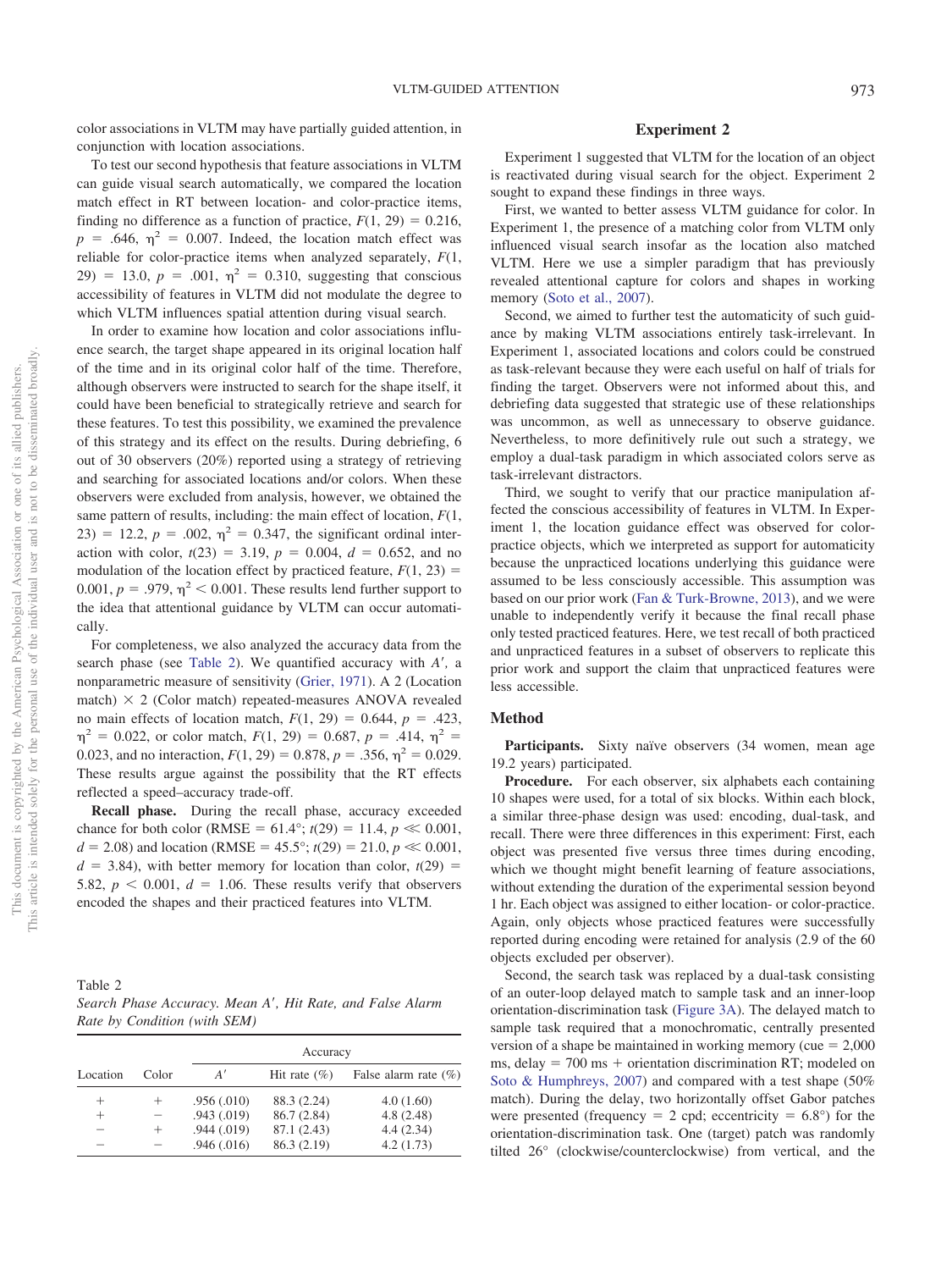

<span id="page-4-0"></span>*Figure 3.* Dual-task phase of Experiment 2. While maintaining a (monochromatic) shape in working memory, observers discriminated the orientation (clockwise/counterclockwise) of the tilted Gabor (target; A). The color of this patch was associated with the shape on 50% of trials (valid). On the remaining trials, the vertical Gabor (distractor) appeared in this color (invalid). Mean orientation-discrimination response times (RTs) as a function of validity (B). Error bars reflect  $\pm 1$  SEM. See the online article for the color version of this figure.

other (distractor) patch was vertical. The location of the target was randomized, and observers judged its tilt direction. Additionally, one of the patches appeared in the color associated with the delayed match to sample target in VLTM and the other in a different color ( $>90^\circ$  away). Each shape served as the delayed match to sample target twice: once where the target patch in the orientation-discrimination task matched the associated color (valid), the other where the distractor patch matched the associated color (invalid). Thus, the associated color predicted neither the location nor orientation of the target and was therefore completely task-irrelevant. Before the experiment, observers were trained on both tasks to the same performance criterion: 90% correct with  $RTs < 1,000$  ms (from [Soto et al., 2007\)](#page-7-16).

This phase allowed us to test a key hypothesis—that VLTM for the associated color is reactivated during the delayed match to sample task, drawing attention to the matching patch in the orientation-discrimination task, and speeding RTs for valid versus invalid trials. Such a result would license strong claims about the automaticity of guidance: not only was the color association irrelevant to the delayed match to sample task, the shape cue was irrelevant to the orientation-discrimination task.

Third, to verify that our manipulation of conscious accessibility of features in VLTM was successful, we ran two cohorts of observers in this experiment (each with  $N = 30$ , equal in size to Experiment 1). The first cohort was tested on either the practiced or unpracticed feature of each object (counterbalanced across objects) during the recall phase. Comparing recall performance as a function of practice allowed us to verify that unpracticed features were less consciously accessible. The second cohort was always tested on the practiced feature of each object in the recall phase to mirror Experiment 1. The two cohorts only differed in the recall phase (after the critical dual-task phase), and thus, we did not expect this between-subjects manipulation to influence the critical dual-task results. Therefore, we pooled observers from both cohorts into the final sample, though we also verified with an

ANOVA that the amount of guidance did not differ between groups.

To compare recall performance for practiced and unpracticed features in the first cohort, we used an approach from [Fan and](#page-7-11) [Turk-Browne \(2013\),](#page-7-11) who found that unpracticed features were less accessible (the basis for our assumption in Experiment 1). Specifically, we fit a model to the distribution of errors that observers made when reporting one or the other feature in the recall phase (cf. [Zhang & Luck, 2008;](#page-7-17) [Wilken & Ma, 2004\)](#page-7-18). Maximum likelihood estimation was used to partition errors into two component distributions [\(Equation 1\)](#page-4-1): (1) a uniform distribution reflecting the probability of guessing (i.e., 1 – probability of successful retrieval from memory) and (2) a von Mises distribution (an approximation to a wrapped normal distribution) centered on the actual feature value whose variance provides a measure of the precision of memory for the feature.

$$
p(\hat{\theta}) = \beta \phi_{\sigma}(\hat{\theta} - \theta) + (1 - \beta) \frac{1}{360}
$$
 (1)

<span id="page-4-1"></span>Here,  $\beta$  represents the probability of successful retrieval from memory, and  $\varphi_{\sigma}$  represents the von Mises distribution centered on the actual feature value  $\theta$  with standard deviation  $\sigma$ . Because of the small number of recall phase trials collected per test condition per observer (30 trials each), errors were pooled across observers within each condition for subsequent analysis, providing sufficient statistical power to derive robust model estimates. Random-effects reliability was established across observers by iteratively resampling observers with replacement 2,500 times to derive 95% confidence intervals for each model parameter in each condition [\(Efron & Tibshirani, 1986\)](#page-7-19).

## **Results and Discussion**

**Encoding phase.** During the encoding phase, performance was better than chance at all five-item presentations for both color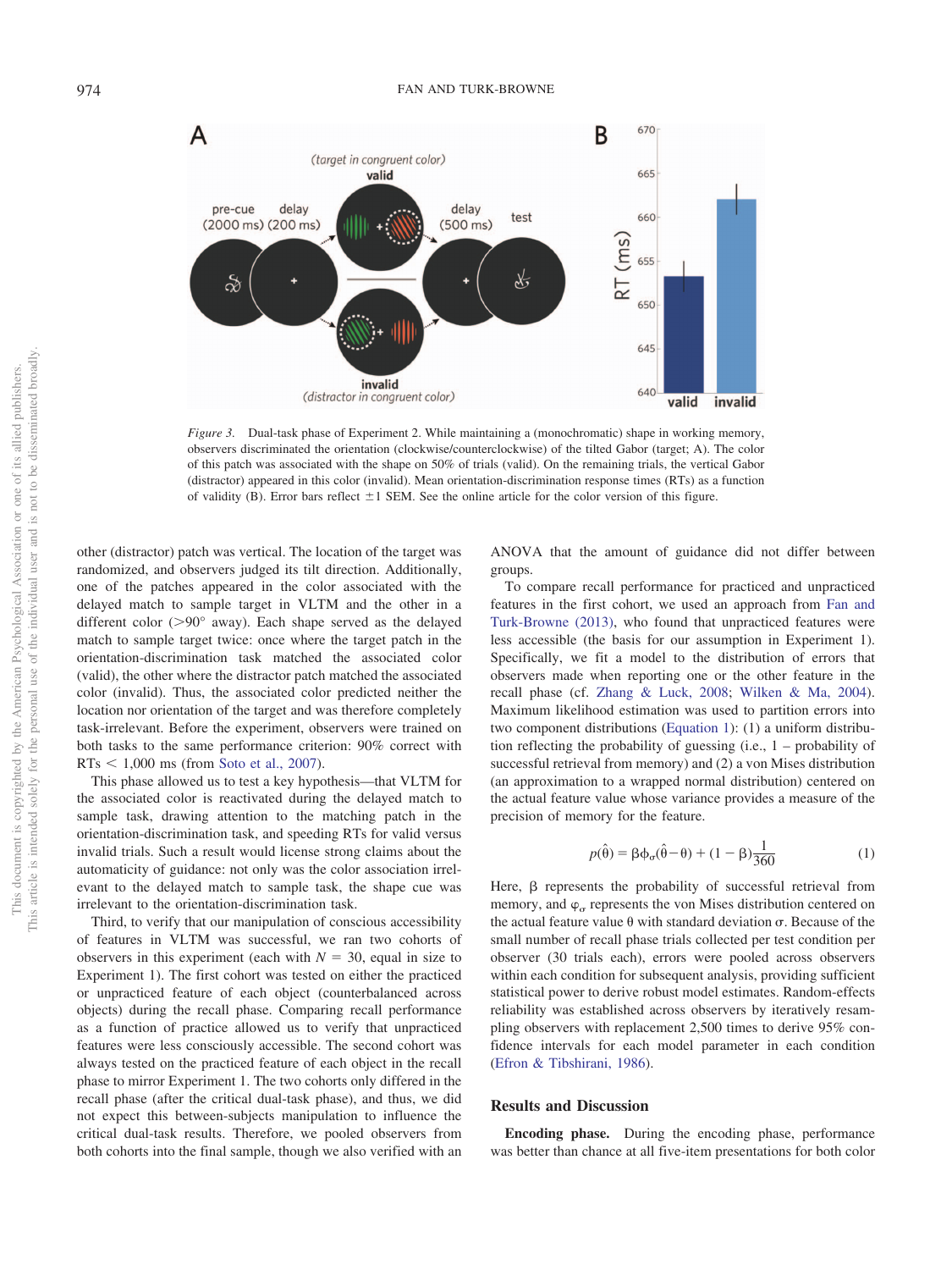(RMSE  $\leq 15.7^{\circ}$ ; all  $t(59) > 77$ ,  $p \leq 0.001$ ) and location-practiced items (RMSE  $\leq 10.8^{\circ}$ ; all *t*(59)  $> 169$ , *p*  $< 0.001$ ). We analyzed encoding phase errors using a 2 (Dimension: color, location)  $\times$  5 (Presentation number) repeated-measures ANOVA (see [Table 3\)](#page-5-0). Accuracy was again higher for the location versus color dimension,  $F(1, 59) = 40.2$ ,  $p < .001$ ,  $\eta^2 = 0.405$ , and there was no effect of presentation number,  $F(4, 236) = 1.06$ ,  $p = .378$ ,  $\eta^2 =$ 0.018.

**Dual-task phase.** Only trials where responses to both the orientation discrimination and delayed match to sample tasks were correct (93.3%) and less than 1,000 ms (93.9%) were included in RT analyses (from [Soto et al., 2007\)](#page-7-16). The delayed match to sample task served to induce maintenance of a shape with color associations, so beyond showing that participants were highly accurate in this task overall [\(Table 4;](#page-6-1) vs. chance of 50%,  $t(59) = 87.2$ ,  $p \ll$  $0.001, d = 11.3$ , it is not analyzed further and we focus analysis on the orientation-discrimination task.

Consistent with our hypothesis, orientation discrimination was slower for invalid (662 ms) versus valid trials (653 ms;  $t(59)$  = 2.57,  $p = .023$ ,  $d = 0.332$ ), suggesting that the color associated with the shape in working memory captured attention [\(Figure 3B\)](#page-4-0). The color validity effect did not differ between location and color-practice items,  $F(1, 59) = 1.10$ ,  $p = .298$ ,  $\eta^2 = 0.018$ , similar to what was found in Experiment 1. The two observer cohorts did not differ in overall RT,  $F(1, 58) = 0.061$ ,  $p = .805$ ,  $\eta^2$  = 0.001, nor did the color validity effect differ across cohorts,  $F(1, 58) = 0.029$ ,  $p = .864$ ,  $\eta^2 < 0.001$ . Moreover, accuracy did not differ between valid and invalid trials,  $t(59)$  =  $0.051, p = .959, d = 0.007$ , inconsistent with a speed–accuracy trade-off (see [Table 4\)](#page-6-1).

We interpret these findings as reflecting attentional capture from the memory-matching color on invalid trials (consistent with [Soto](#page-7-1) [et al., 2007\)](#page-7-1). However, another possibility is that the memorymatching color facilitated attention to the target on valid trials. Future experiments could disentangle these processes with a neutral condition (i.e., search arrays without the memory-matching color). Nevertheless, the key goal of this experiment was to show that, beyond the salience of the current display and the identity of cues being maintained in working memory, information from VLTM can also influence attention. The RT difference between valid and invalid trials, whether driven by capture or facilitation, helps achieve that goal.

**Recall phase.** During the recall phase, both color (RMSE = 51.9°;  $t(59) = 20.3$ ,  $p \ll 0.001$ ) and location (RMSE = 51.5°;  $t(59) = 18.4, p \ll 0.001$ ) accuracy exceeded chance performance, and they were not different from one another,  $t(59) = 0.167$ ,  $p =$  $.867, d = 0.022$ , demonstrating successful encoding of practiced features into VLTM.

Confirming that our practice manipulation influenced recall (without affecting guidance), the probability of retrieval  $(\beta)$  was lower for the unpracticed feature than for the practiced feature in the cohort who was tested on both  $(p = .003;$  [Table 5\)](#page-6-2). There was no such difference in precision (inversely related to  $\sigma$ ), however  $(p = .223)$ , suggesting that practice affected the conscious accessibility of memories but not their fidelity.

#### **General Discussion**

This study aimed to elucidate some ways in which long-term memory influences visual selection. To accomplish this, we associated multiple features with novel shapes in VLTM, and then tested how these associations subsequently biased attention when this information was no longer task-relevant. Experiment 1 showed that VLTM for the associated location of a target guided spatial attention during visual search for the target, even when this location was task-irrelevant. Experiment 2 extended these findings by showing that VLTM for the associated color of a target induced attentional capture in a different task.

These results build on previous work that examined the relationship between memory and attention (see [Awh, Belopolsky, &](#page-6-3) [Theeuwes, 2012;](#page-6-3) [Hutchinson & Turk-Browne, 2012\)](#page-7-20). For example, there are many compelling examples of attentional guidance by task-irrelevant information in working memory (e.g., [Soto et](#page-7-16) [al., 2007;](#page-7-16) see also, [Carlisle & Woodman, 2011;](#page-7-2) [Downing, 2000;](#page-7-3) [Olivers et al., 2006\)](#page-7-4), but these typically depend on memory for recently viewed features rather than automatic reactivation of features in VLTM. Perhaps the closest analogues to our findings come from the growing literature on attentional guidance from long-term memory. These effects range from more implicit in the case of interference from semantic memory during search [\(Moores](#page-7-8) [et al., 2003;](#page-7-8) [Olivers, 2011;](#page-7-9) [Rappaport et al., 2013\)](#page-7-10), to more explicit in terms of the influence of episodic memory on search within scenes [\(Stokes et al., 2012;](#page-7-6) [Summerfield et al., 2006;](#page-7-7) [West Chanon](#page-7-21) [& Hopfinger, 2008\)](#page-7-21).

Our findings complement this prior work, but are distinct in multiple important ways: First, we show that such memories can guide attention toward associated features even when these features were encoded incidentally and were never relevant to any task. In studies of contextual cueing, for example, repeated pairings of a spatial context with a target location can speed visual search (e.g., [Chun & Jiang, 1998;](#page-7-22) [Endo & Takeda, 2004\)](#page-7-23), even in the absence of explicit awareness of these repetitions. These spatial associations are encoded and tested in the same task, cued by the same visual information across encounters, and always relevant to the task of searching for the target. By contrast, we demonstrated (in Experiment 1) that exposure to objects in particular colors and

<span id="page-5-0"></span>Table 3

*Encoding Phase Accuracy. Root Mean Squared Error (and SEM) in the Report Task by Practiced Dimension and Presentation Number*

| Practiced         | Presentation number                             |                                                           |                                                           |                                                            |                                                           |  |
|-------------------|-------------------------------------------------|-----------------------------------------------------------|-----------------------------------------------------------|------------------------------------------------------------|-----------------------------------------------------------|--|
| dimension         |                                                 |                                                           |                                                           |                                                            |                                                           |  |
| Color<br>Location | $15.5^{\circ}$ (1.15°)<br>$10.2^{\circ}$ (.40°) | $15.6^{\circ}$ (.83 $^{\circ}$ )<br>$10.8^{\circ}$ (.51°) | $15.1^{\circ}$ (.96°)<br>$10.6^{\circ}$ (.55 $^{\circ}$ ) | $15.2^{\circ}$ (1.03 $^{\circ}$ )<br>$10.4^{\circ}$ (.51°) | $14.4^{\circ}$ (.80 $^{\circ}$ )<br>$10.2^{\circ}$ (.46°) |  |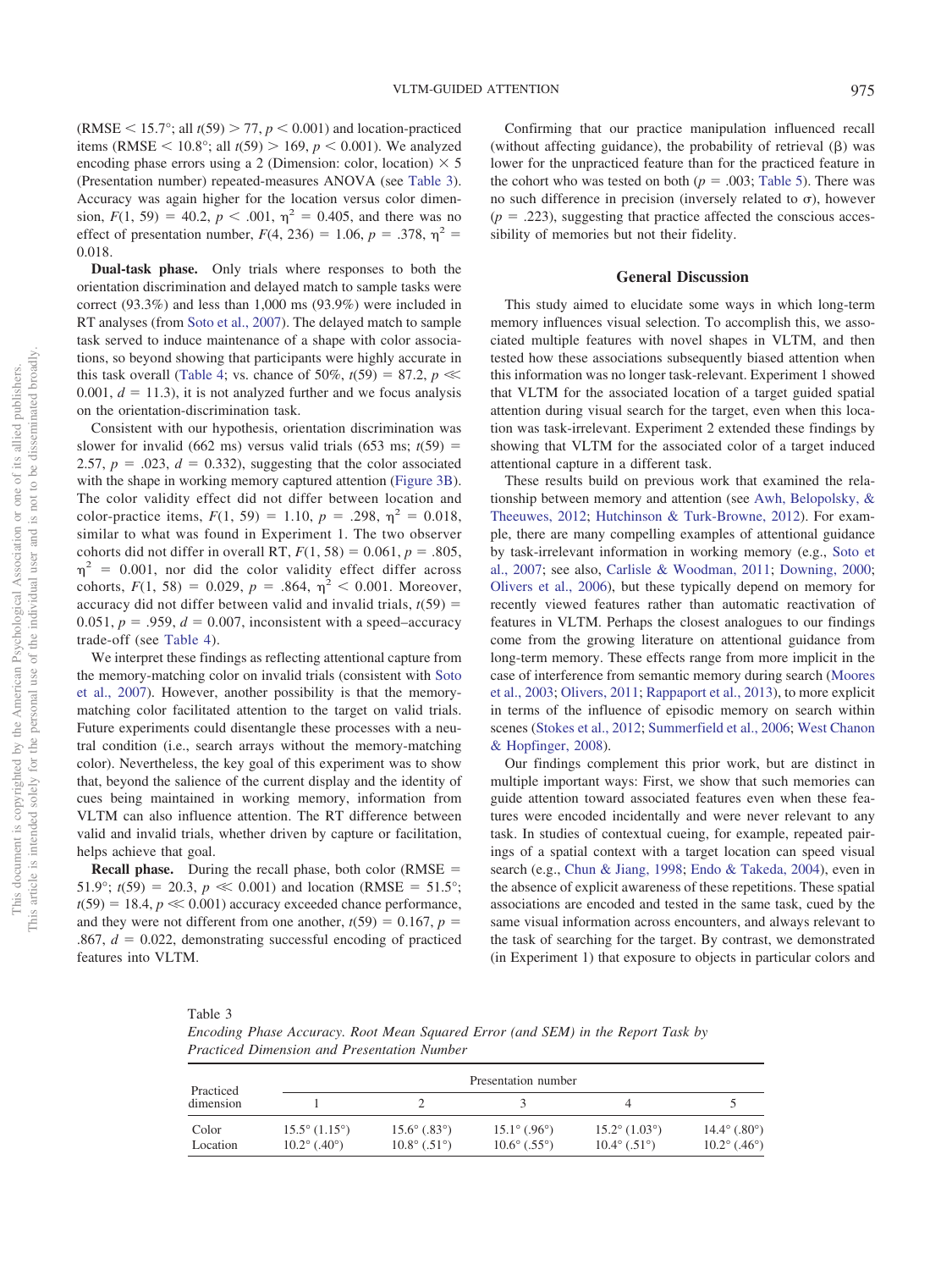| ×<br>٧ |  |  |
|--------|--|--|
|        |  |  |

<span id="page-6-1"></span>Table 4

|           |                    |         | Accuracy                             |                                    |
|-----------|--------------------|---------|--------------------------------------|------------------------------------|
|           |                    |         | Orientation<br>discrimination $(\%)$ | Delayed match to<br>sample $(\% )$ |
| Condition | Color-practiced    | Valid   | 96.6(.67)                            | 95.9(.66)                          |
|           |                    | Invalid | 97.0(.54)                            | 96.1(.57)                          |
|           | Location-practiced | Valid   | 97.1 (.48)                           | 96.4(.62)                          |
|           |                    | Invalid | 96.5(.58)                            | 96.3(0.75)                         |

*Dual-Task Phase Accuracy. Orientation-Discrimination and Delayed Match to Sample Task Performance (% Correct) by Condition*

locations in a short-term recall task (i.e., not a search task) established associations in long-term memory that guided attention in a later visual search task. These findings show that such associations can be abstracted away from the encoding context, and that this generalization allows the associations to transfer flexibly and automatically to a novel context at test. This is especially true in Experiment 2, in which memories guided attention toward associated features even when these features were completely irrelevant to the current task—not only omitted from the task instructions, but in fact orthogonal to the relevant aspects of the task.

Second, rather than relying upon preexisting semantic associations (as in [Olivers, 2011\)](#page-7-9), we show that VLTM for experimentally induced, arbitrary feature associations can also bias attention, providing evidence of a more causal link between long-term memory and the automatic deployment of attention. This distinction is meaningful, given that semantic memories derived from experience have been encountered dozens to hundreds of times over many weeks or years, and via consolidation have been embedded in neocortical areas such as the anterior temporal lobe [\(Binney,](#page-7-24) [Embleton, Jefferies, Parker, & Lambon Ralph, 2010;](#page-7-24) [Mummery et](#page-7-25) [al., 2000\)](#page-7-25). By contrast, the associations acquired in our study are episodic, in the sense that they are arbitrary with respect to existing knowledge, have only been experienced a handful of times, and have not benefitted from sleep consolidation outside the hippocampus and integration with cortical schemas [\(Lewis & Durrant,](#page-7-26) [2011;](#page-7-26) [McClelland, McNaughton, & O'Reilly, 1995;](#page-7-27) [Vargha-](#page-7-28)[Khadem et al., 1997\)](#page-7-28).

The present findings are consistent with a common mechanism for these diverse examples of memory-guided attention, whereby an object's features are automatically retrieved from long-term memory based on environmental cues, encoded into working memory, and these working memory representations (as in [Soto et](#page-7-0) [al., 2008\)](#page-7-0) bias selection toward items in the world that at least

<span id="page-6-2"></span>Table 5

*Recall Phase Performance. Model Parameter Estimates for Responses When Tested on the Practiced Feature vs. Unpracticed Feature*

|                                          | Probability of<br>retrieval $(\beta)$ |                              | Precision of memory<br>$(\sigma)$ |                                                                  |
|------------------------------------------|---------------------------------------|------------------------------|-----------------------------------|------------------------------------------------------------------|
|                                          | MLE                                   | 95% CI                       | MLE                               | 95% CI                                                           |
| Practiced feature<br>Unpracticed feature | .699<br>.626                          | [.613, .779]<br>[.540, .714] | $14.3^\circ$<br>$15.7^\circ$      | $[12.6^{\circ}, 16.0^{\circ}]$<br>$[14.0^{\circ}, 17.5^{\circ}]$ |

*Note.*  $MLE =$  maximum likelihood estimation;  $CI =$  confidence interval.

partially match reactivated features. This interpretation has origins in modal models of memory [\(Shiffrin & Atkinson, 1969\)](#page-7-29), in which working memory serves as the juncture between long-term representations and ongoing sensory processing. Moreover, it makes novel predictions about the scope of VLTM guidance of attention, insofar as capacity limitations in working memory should create a bottleneck for reactivation and guidance.

Another potential theoretical account is that associations retrieved automatically from VLTM may directly influence attention without needing to be temporarily encoded into working memory. This view has been supported recently, including the finding that visual search can be efficient even when the number of potential targets, sampled from a large set of previously studied items, exceeds limits on working memory [\(Wolfe, 2012\)](#page-7-30). Moreover, stimulation of a frontal brain region thought to index the accumulation of traces in long-term memory can directly induce changes in perceptual attention without affecting neural correlates of working memory load [\(Reinhart & Woodman, 2015\)](#page-7-31). Although our findings do not adjudicate between these accounts, a fruitful avenue for future research is to elucidate the shared and distinct mechanisms by which representations in working memory and long-term memory guide attention.

Interestingly, our manipulation of the conscious accessibility of features in long-term memory did not modulate the degree of attentional guidance. This suggests that although selective attention during encoding constrains subsequent explicit recall of object features [\(Fan & Turk-Browne, 2013\)](#page-7-11), unselected features are encoded at some level and can still influence behavior. Because we used a postcue to manipulate attention, all features may have received similar "external" attention, with cued features receiving additional "internal" attention [\(Chun, Golomb, & Turk-Browne,](#page-7-32) [2011\)](#page-7-32). Less overall attention during encoding may impair later controlled retrieval but not automatic reactivation from long-term memory. Moreover, controlled retrieval may specifically benefit from the more elaborated internal attention during encoding, whereas automatic reactivation may only require external attention.

#### **References**

- <span id="page-6-3"></span>Awh, E., Belopolsky, A. V., & Theeuwes, J. (2012). Top-down versus bottom-up attentional control: A failed theoretical dichotomy. *Trends in Cognitive Sciences, 16,* 437– 443. [http://dx.doi.org/10.1016/j.tics.2012](http://dx.doi.org/10.1016/j.tics.2012.06.010) [.06.010](http://dx.doi.org/10.1016/j.tics.2012.06.010)
- <span id="page-6-0"></span>Awh, E., & Jonides, J. (2001). Overlapping mechanisms of attention and spatial working memory. *Trends in Cognitive Sciences, 5,* 119 –126. [http://dx.doi.org/10.1016/S1364-6613\(00\)01593-X](http://dx.doi.org/10.1016/S1364-6613%2800%2901593-X)